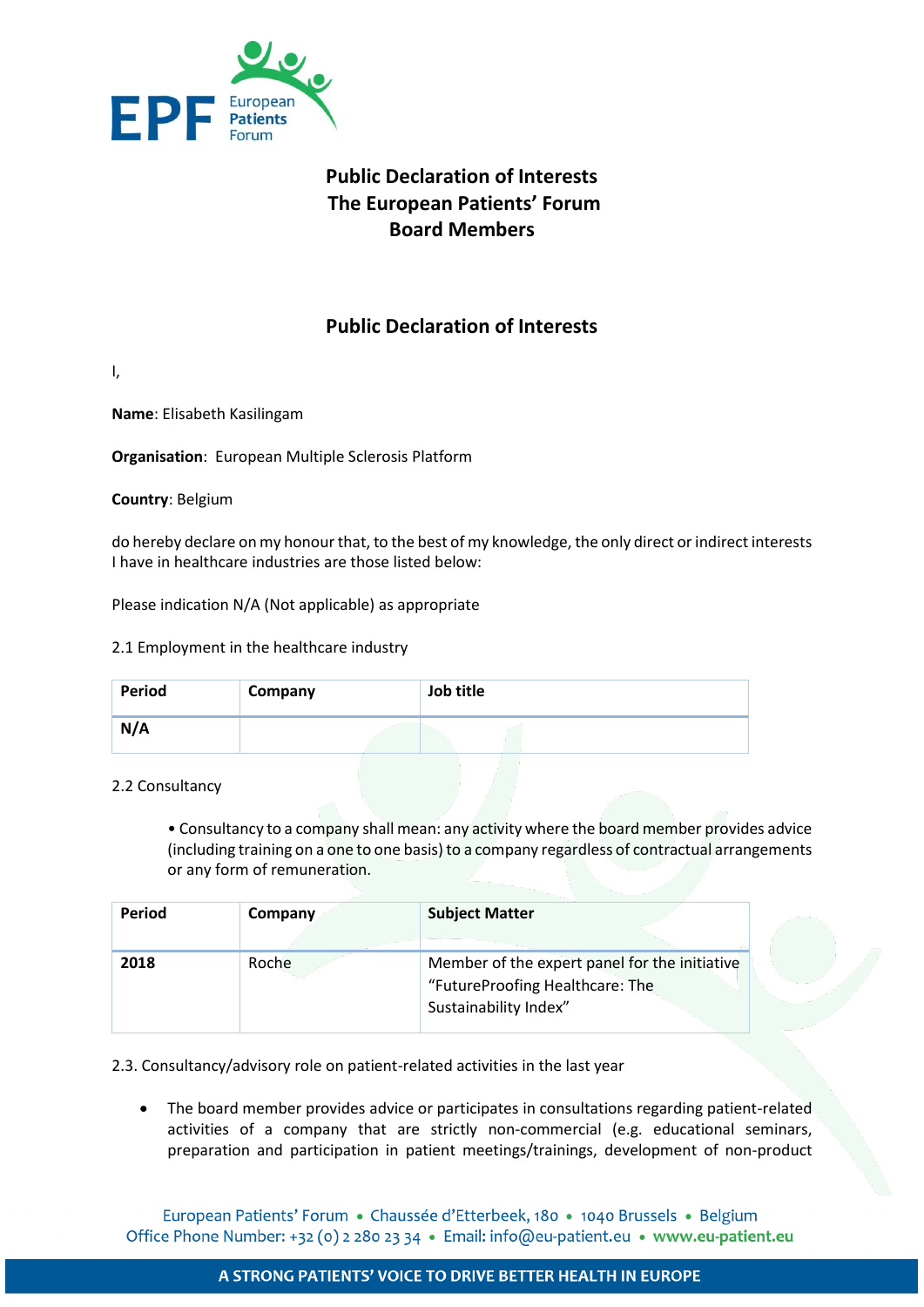

patient specific materials, participation in trainings of a company staff on patient-centricity etc.)

#### Strategic

| <b>Period</b> | Company | <b>Subject Matter</b> |
|---------------|---------|-----------------------|
| N/A           |         |                       |

#### Advisory Role

Strategic advisory role for a company shall mean: any activity where the board members participating (with a right to vote/influence the outputs) in a(n) (scientific) advisory board/steering committee with the role of providing advice/expressing opinions on the (future) strategy, direction and development activities of a healthcare company, either in terms of general strategy or product related strategy, regardless of contractual arrangements or any form of remuneration.

| <b>Period</b> | Company | Product | <b>Therapeutic Indication</b> |
|---------------|---------|---------|-------------------------------|
| N/A           |         |         |                               |

#### 2.4 Financial Interests

| <b>Period</b> | Company | <b>Subject Matter</b> |
|---------------|---------|-----------------------|
| N/A           |         |                       |

#### 2.5 Principal Investigator

| <b>Period</b> | Company | <b>Subject Matter</b> |
|---------------|---------|-----------------------|
| N/A           |         |                       |

#### 2.6 Investigator

| <b>Period</b> | Company | <b>Subject Matter</b> |
|---------------|---------|-----------------------|
| N/A           |         |                       |

2.7 Grant / Funding to Organisation /Institution in 2016 (This is the organisation which nominated you to become a member of EPF)

| Company | <b>Subject Matter and amount</b> |
|---------|----------------------------------|
|         |                                  |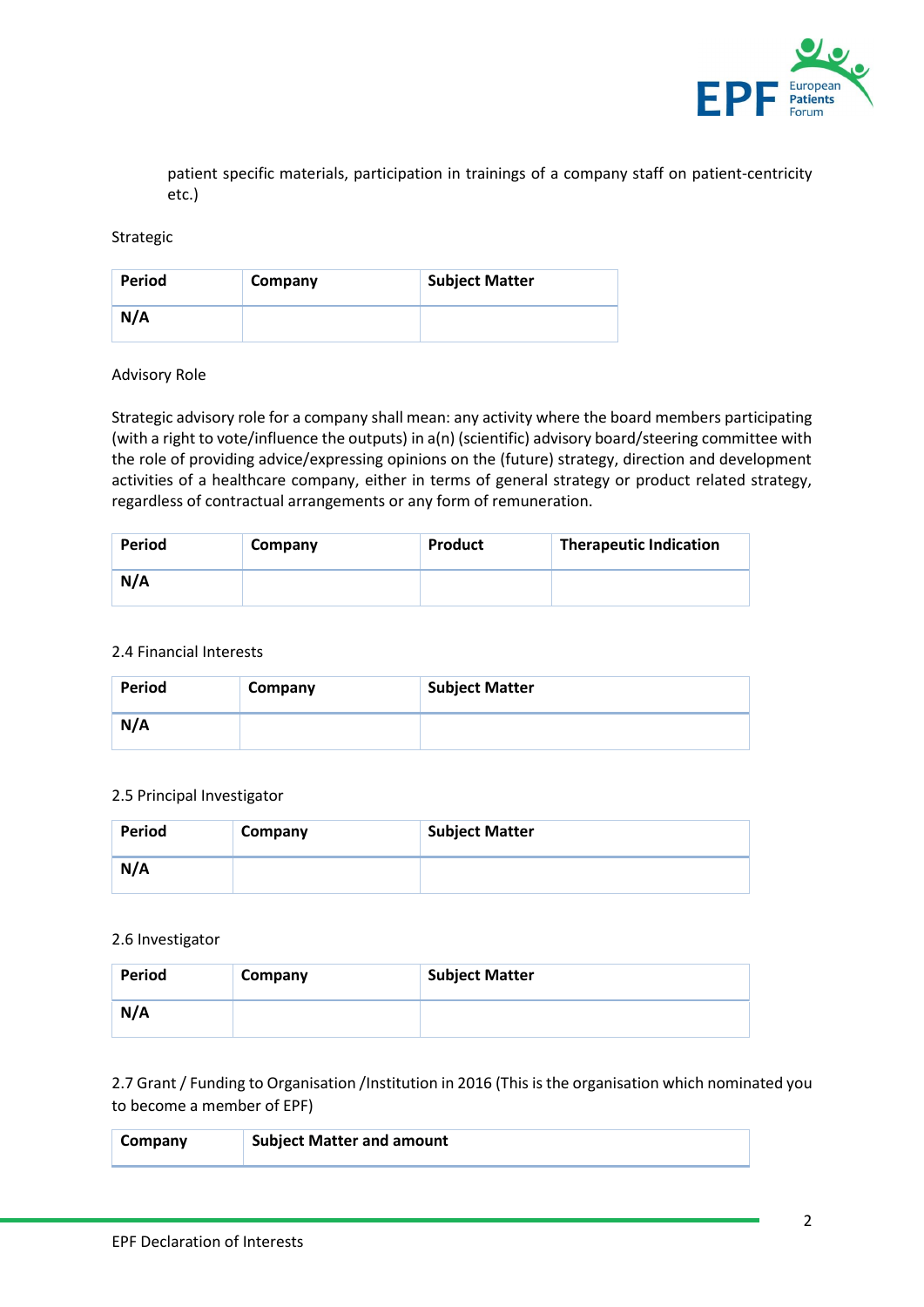

| <b>Actelion</b>  | € 10,000 – EMSP project/activities 2017  |
|------------------|------------------------------------------|
| <b>Almirall</b>  | € 12,000 - EMSP project/activities 2017  |
| <b>Bayer</b>     | € 50,000 - EMSP project/activities 2017  |
| <b>Biogen</b>    | € 265,000 - EMSP project/activities 2017 |
| <b>Icometrix</b> | € 3,000 - EMSP project/activities 2017   |
| <b>MedDay</b>    | € 15,000 - EMSP project/activities 2017  |
| <b>Merck</b>     | € 150,000 - EMSP project/activities 2017 |
| <b>Mylan</b>     | € 10,000 - EMSP project/activities 2017  |
| <b>Novartis</b>  | € 105,000 - EMSP project/activities 2017 |
| <b>Roche</b>     | € 120,000 - EMSP project/activities 2017 |
| <b>Sanofi</b>    | € 128,850 - EMSP project/activities 2017 |
| <b>SCA</b>       | € 5,000 - EMSP project/activities        |
| <b>Servier</b>   | € 10,000 - EMSP project/activities       |
| Synthon          | € 5,000 - EMSP project/activities        |
| <b>TEVA</b>      | € 100,000 - EMSP project/activities      |
|                  |                                          |
|                  |                                          |
|                  |                                          |

### 2.8 Close Family Member Interest

| Period | Company | <b>Interest</b> |
|--------|---------|-----------------|
| N/A    |         |                 |

### 2.9 Any Other Interests or Facts

**N/A**